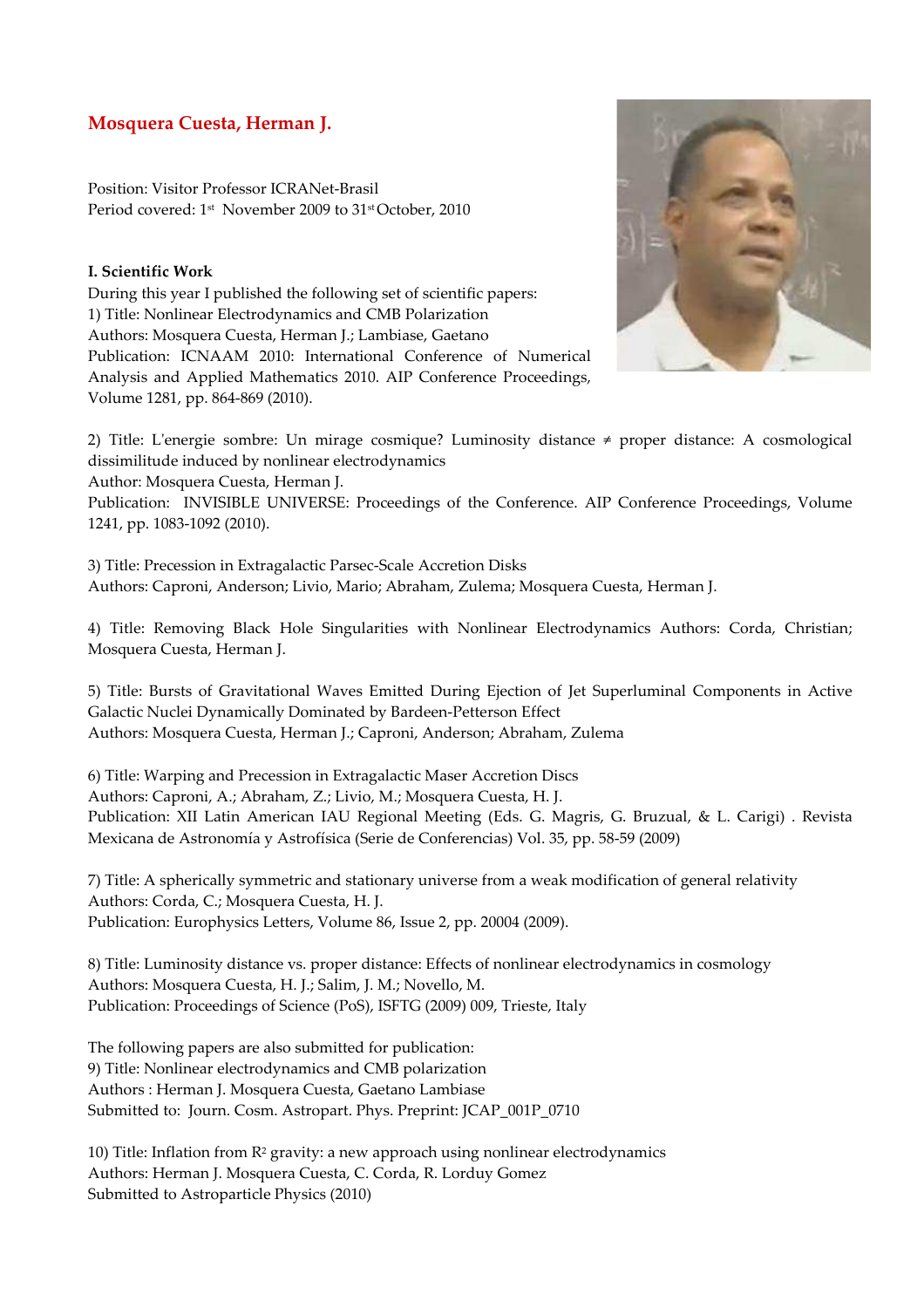11) Title: The Correction to the Compton Shift from Nonlinear Electrodynamics Authors: Jean Paul Mbelek, Herman J. Mosquera Cuesta Submitted to Physics Letters B (2010)

12) Gravitational waves produced by ejection of jet superluminal components, precession and gravitomagnetic distortion of accretion disks in active galactic nuclei, micro-quasars, and T-Tauri starts dynamically driven by Bardeen-Petterson effect

Authors: Herman J. Mosquera Cuesta, Luis Alberto Sanchez, Daniel Alfonso Pardo, Anderson Caproni, and Zulema Abraham

Publication: The Open Astronomy and Astrophysics Journal, in press (2010)

I became referee of the scientific journals:

a) "Astronomy and Astrophysics", published by Editions de Frontieres Science (Berlin, print).

b) "Entropy", published by MDPI Publishing (Basel, Switzerland).

c) I was also invited to become member of the "Board of Editors" of the journal "Positioning", published by Scientific Research Publishing, USA. It is a journal dedicated to the latest advancement of positioning, with the goal of keeping a record of the state-of-the-art research and promoting the research work in these fast moving areas.

# **II. Conferences and educational activities**

*II a. Conferences and Other External Scientific Works* 

By continuing my engagement in collaborating with Colombian Scientific Institutions and Universities, I have been participating in projecting astronomical infrastructures that will be evaluated by the Colombian "Comision Colombiana del Espacio (CCE)". This entity is an governmental organ created by the Government of Republica de Colombia, and has as main purposes to foster the development in Space and Basic Sciences in Colombia through a national plan named "Vision Colombia 2009-2019", through which is expected to achieve significant advances in development the growth of those fields of science in Colombia. Among the astronomical projects are: Creation of the Colombian Astrophysical Observatory, Participation in International Astronomical Enterprises (Big Science Projects), Creation of Undergraduate Programs in Astronomy and the Design of the Structural Academic Grids for those university programs.

 Recently, I took benefit of my scientific amity with Prof. Dr. Sylvester James Gates, member of President Barack Obama Scientific Adviser Council, (an organ in charge of designing new policies for science and technology in USA for the decades to come), and suggested to Dr. Jaime Restrepo Cuartas, "Director of Colciencias" (Colombian Science Foundation), to invite Prof. Gates to visit the country in the next months having in perspective the Colombia-USA summit, next February 2011, which is seen as the first step to implement the international Agreement of Cooperation in Science and Technology Matters between both countries. Such agreement was signed last year by Mrs. Hillary Clinton (USA Secretary of State) and President Alvaro Uribe, during Mrs. Clinton visit to Bogota.

During this period, I was also engaged in the following projects:

 a) Co-organizing with Dr. Christian Corda (Galileo Galilei Science Center, Prato, Italy) and Prof. Alexander Polnarev (Queen Mary College, University of London) the "Second Big Challenge Symposium: The Big Challenge of Cosmological Understanding: Gravitation, Dark Matter and Dark Energy. Towards New Scenarios". Such event was part of the "8th International Conference Of Numerical Analysis And Applied Mathematics: ICNAAM 2010", held in Rhodes, Greece, from 19-25 Sep 2010. General Editor Theodore Tsimos AIP in press

 b) Participated in the international conference "VI Malian Symposium on Basic and Applied Sciences", which was held in Bamako, Mali, August 1-7, 2010, at the "Centre International de Conferences de Bamako". In this Symposium I delivered an invited lecture on " Nonlinear electrodynamics in cosmology", and was colecturer, with Dr. Jean Paul Mbelek (CEA/Saclay/Paris – Universite de Bamako), of the talk "The Correction to the Compton Shift from Nonlinear Electrodynamics".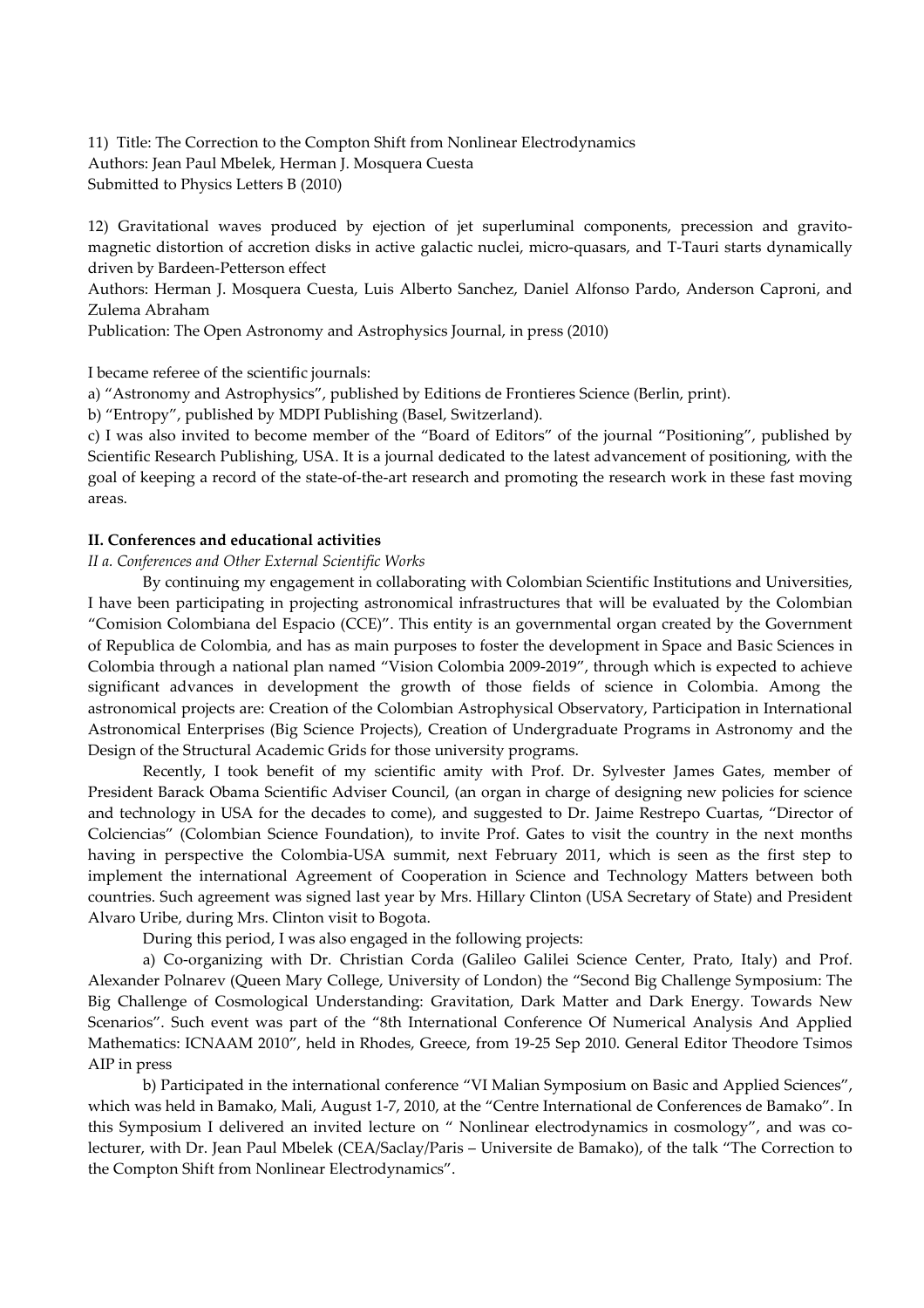As a very educational project, I was invited to become member of the International Associate Professors Project, a national initiative of the Ministry of Higher Education, Science and Technology of the Mali Government. Such program is intended to gain the support and effective participation of distinguished professors, from any country in the world, who are interested in sharing with young scholars at Malian universities their knowledge in these fields.

# II b. Work With Students

 Durind the months of July, August and September of this year, I continued, presentially in Pescara, my advising of the thesis work of Ph. D. student Luis Juracy Rangel Lemos, of the ICRANet IRAP-PhD Program. Such work was done in collaboration with Prof. Carlo Bianco of ICRANet from Rome. We redesigned the strategy to proceed with the work on computing the "Luminosity Function of Gamma-Ray Bursts (GRBs)", in the perspective of reproducing, in a complete fashion, the work done in a paper published in ApJ (2009) by Prof. M. Schmidt from Caltech. This astrophysical tool allows one to estimate the distance to a given GRB event without knowing its redshift. We obtained important new results, and this first task, which is one of the main subjects of Juracy's thesis project, is almost done. Nonetheless, there is still much work to be done in this respect. In particular, we need still to proceed to apply the obtained expertise in computing such luminosity function to a different sample of GRBs (such a sample was selected introducing new criteria related to observational features of GRBs), to obtain new results for that sample and to compare them with those of ones obtained by Prof. Schmidt in 2009. The discussion of such analysis must be presented in a paper to be submitted for publication in a specialized journal.

 I also designed the M. Sc. Thesis Project of the student Daniel Alfonso Pardo of Universidad Nacional de Colombia, Sede Medellin, of whom I am tutoring his thesis project in collaboration with Prof. Luis Alberto Sanchez D., staff of Escuela de Fisica, Universidad Nacional/Sede Medellin. I also prepared, in collaboration with Prof. Luis Alberto Sanchez D., the research project: "Estudio de la Emision de Ondas Gravitacionales por Discos de Acrescion Dinamicamente Dominados por el Efecto Bardeeen-Petterson", which is being submitted to "Fundacion para la Promocion de la Investigacion y la Tecnologia Banco de la Republica", an institution dedicated to promote the research and technology development in Colombia. The project is designed for being executed during one year, and is related to the main part of student Alfonso Pardo thesis plan.

#### *II c. Diploma thesis supervision*

 Over this year I have been tutoring, presentially when posible, and at a distance, the IRAP-PhD student Luis Juracy Rangel Lemos in his thesis work. An important progress has been achieved, but there is still more work to be done in the perspective of helping him to arrive to conclude in the due course his Ph. D. Dissertation.

 Meanwhile, I have been advising the student Daniel Alfonso Pardo, Universidad Nacional de Colombia/Medellin, in the work related to his M. Sc. Thesis which will focus on the "Emission of gravitational waves from accretion discs in active galactic nuclei driven by Bardeen- Petterson Effect".

### *II d. Work With Post-docs*

 I started a research project with Dr. Fabrizio di Marco (ICRANet Pescara/Italy) on the subject: Cosmic Strings in Nonlinear Electrodynamics, which is a work in progress.

 During this year, I continued my scientific collaboration with Dr. Jean Paul Mbelek (Universite de Bamako, and CEA/Saclay/Paris) on studies involving the application of nonlinear electrodynamics in open problems related to fundamental physics, astrophysics and cosmology.

 In the late months, I started, in collaboration with Dr. Dinesh Singh (Regina University, Canada) and Prof. Donato Bini, (Istituto per l'Applicazione del Calcolo, Rome/Italy), a study on the "Emission of gravitational waves by gravito-magnetic distortion of accretion discs dominated by Bardeen-Petterson Effect".

# **III. Service activities**

# *III a. Within ICRANet*

 In 2010, ICRA-Brasil published as a book, the innovative compilation "Programa Minimo de Cosmologia" (Minimum Program for Cosmology), JAUA' Editora/Brasil, with ISBN code 85-89410-03-8. To this special volume I contributed with a couple of chapters entitled: "Astrofisica de Ondas Gravitacionais"